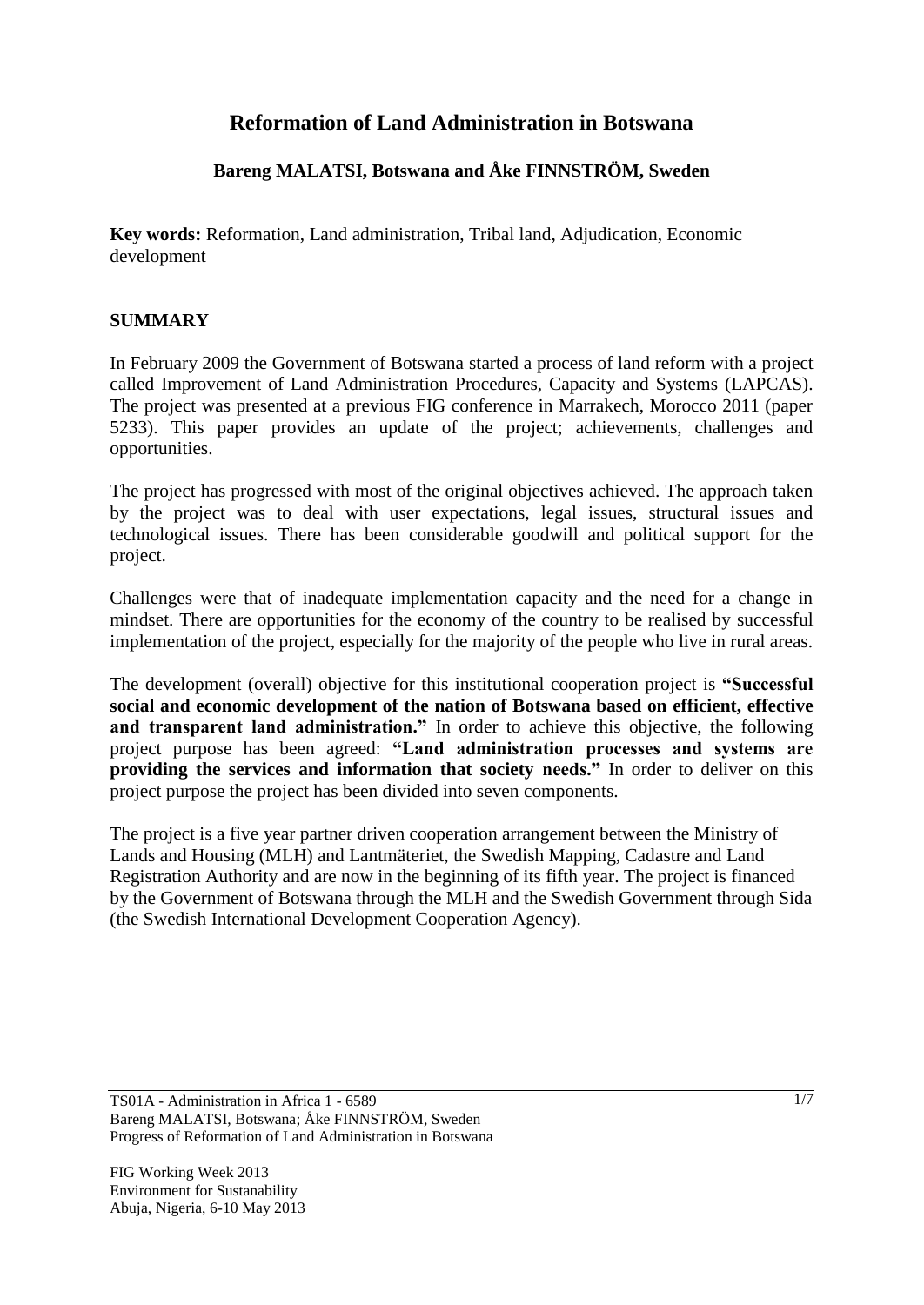# **Progress of Reformation of Land Administration in Botswana**

# **Bareng MALATSI, Botswana and Åke FINNSTRÖM, Sweden**

# **1. BRIEF BACKGROUND OF THE COUNTRY**

Botswana is a country with a population of approximately two million with a surface area of 586,000 square kilometers. It has a population of two million and practices a multiparty system of democracy. About of two thirds of the country is semi desert. Diamond export is the main source of revenue for the country, followed by tourism and beef export. The majority of the people live in the rural areas in areas called tribal land.

# **2. CHALLENGES TO LAND GOVERNANCE IN THE COUNTRY**

### **2.1 Land tenure in the country**

Any land reform project has to start off with the land tenure in the country and assess its impact on the lives of the citizens and the economy of the country. The reform process has to evaluate the laws and cultures in place, the practices and the reasons for those practices before attempting any reform. It has to be appreciated that while there are some learnings that can be made from other countries, land issues are by and large country specific. It is not always possible to import whole sale solutions from other countries. There are often a lot of cultural and emotional issues at play in any reform process

Botswana has three systems of land tenure; customary or tribal land, freehold and state land. The three land tenures and their history were described in detail in a previous paper but their characteristics are summarised below for completeness;

|                         | <b>Tribal</b> | Freehold     | <b>State</b>                |
|-------------------------|---------------|--------------|-----------------------------|
| User rights             | perpetual     | perpetual    | 50 years $\&$ 99 years      |
| <b>Transfer or sale</b> | can transfer  | Can transfer | transfer remainder of lease |
| <b>Inheritance</b>      | inheritable   | inheritable  | inherit remainder of lease  |
| Use as collateral       | can't use     | Can use      | use for length of lease     |

The above indicate characteristics of the various land tenures, with the rest of the differences being operational issues which are easy to address.

#### **2.2 Challenges in land Governance**

The main challenge in land governance is that parcels of land in tribal land are not surveyed. There is therefore no information on where these plots or parcels of land are situated, no information on their owners and the land holders cannot use their land as collateral. The effect of these is that land holders in tribal areas do not find it easy to be part of the mainstream of the economy. There were differences to which the various land parcels could be put which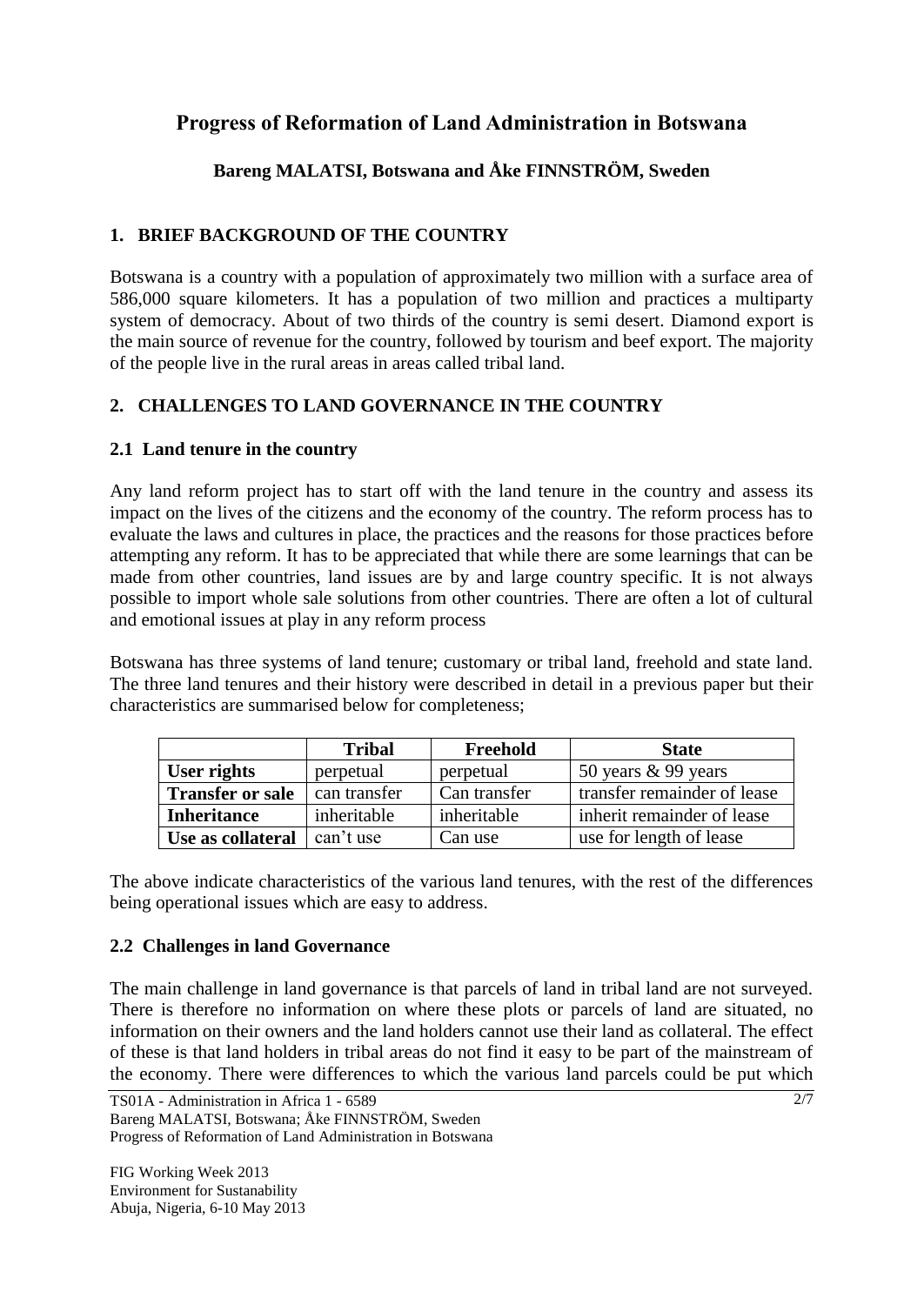differences were brought about by the land tenure which is a direct result of the laws and practices in place to regulate those practices.

### **3. APPROACHES TO PROPOSING SOLUTIONS TO IDENTIFIED CHALLENGES**

The project started off by finding out what the users of the land wanted (user needs). This was done through several means, which included a workshop of a variety of stake holders. Information on the needs of customers is required so that proposed solutions address problems faced by society.

After identifying the user needs it is necessary to deal with the legal issues required to address the identified challenges. This is not always easy as it often takes long to get consensus on the necessary legal environment required to modernize a land governance system of a country. In the case of the LAPCAS project identifying the legal impediments was relatively straightforward. It was, however, not easy to get agreement or consensus on the required modifications.

Another issue that often hinders good service delivery is organisational structures which countries choose to use in their land governance. Too many organisations can often lead to unnecessary bureaucracy. Modern organisations have to be lean and be adapted to speedily responding to customer needs.

The last issue which at times is taken as the most important is that of technology. Technology by itself cannot solve problems if it is taken in isolation. Technology has to exist within an enabling legal environment and the appropriate organisational set up if it is to have an impact

The chart below illustrates the above, and there are overlaps between the steps.



The figure shows the conceptual components of an SDI and tentative proportions of time consuming efforts needed at each component.

# **4. ISSUES THAT WERE ADDRESSED TO IMPROVE LAND GOVERNANCE**

The following, discussed in detail below, are some of the issues that the project has sought to address to bring about the desired improvements;

- Unique parcel numbering system
- Location address standard for Botswana
- Land administration processes
- Legal issues
- Organisational structure

FIG Working Week 2013 Environment for Sustanability Abuja, Nigeria, 6-10 May 2013 3/7

TS01A - Administration in Africa 1 - 6589 Bareng MALATSI, Botswana; Åke FINNSTRÖM, Sweden Progress of Reformation of Land Administration in Botswana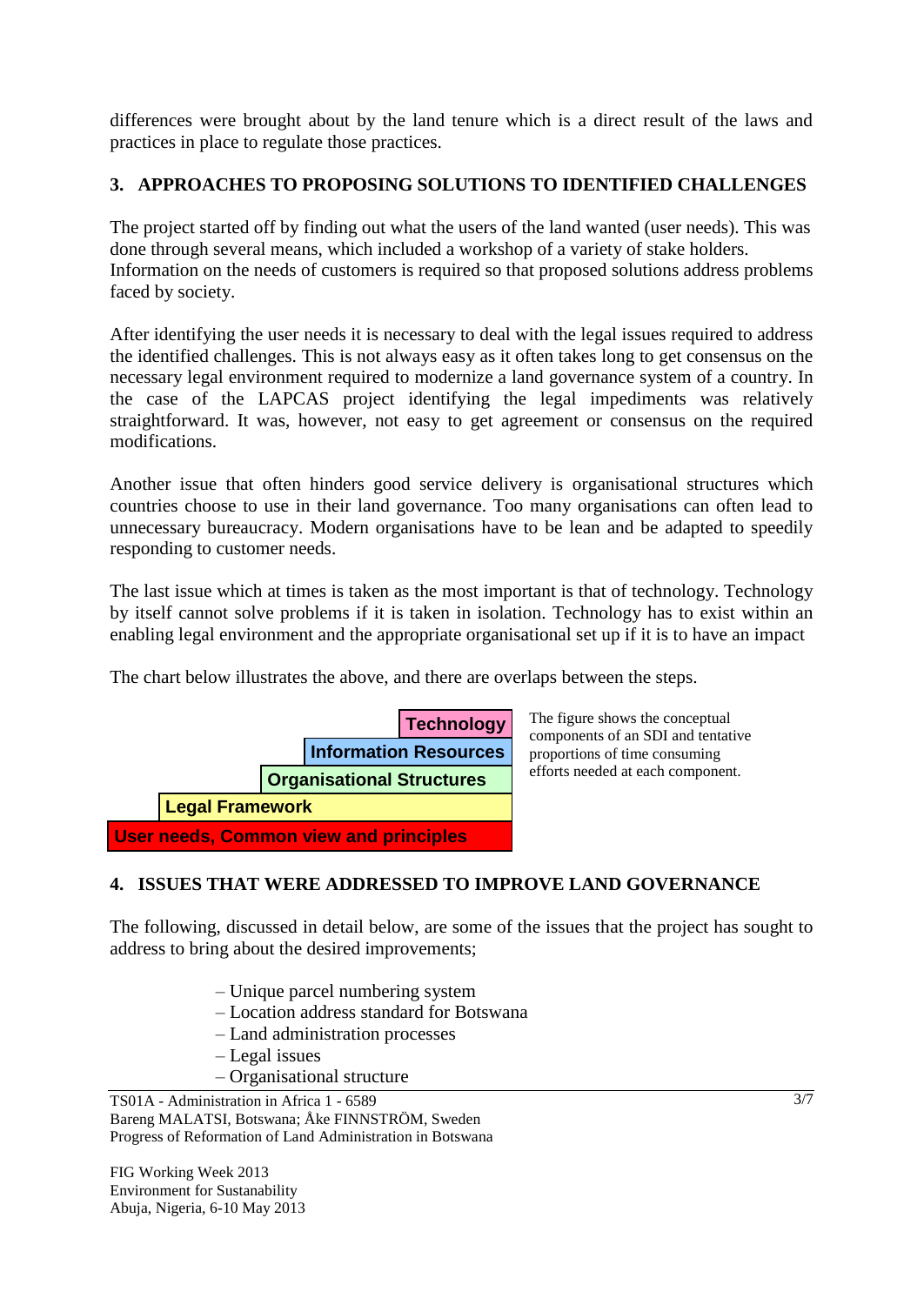- Computerisation of Deeds Registry
- Systematic registration of all land
- Establishment of a Land Hub
- Capacity Building

### **5. ISSUES THAT HAVE BEEN ADDRESSED**

A unique parcel numbering system has been developed to be used across the country. Each land parcel will now have a unique identifier which will mainly be used for land registration purposes. Parcel numbers in state land will largely remain unchanged. The biggest impact will be in tribal land where plots were not surveyed and not numbered.

Botswana has hitherto not had any system of location addresses. Plot numbers or parcel numbers were, where available, used as location addresses by default. A system of location addresses has been developed for the country. Location addresses will greatly facilitate the ease of doing business in Botswana. It will facilitate quick response times by security and emergency services.

Some of the key land delivery processes have been standardised. This makes it possible to have uniform service delivery across most of the country. The following processes have so far been standardised

- Customary land allocation
- Common law land allocation
- Borehole or water point allocation
- Transfers of land rights
- Land surveying
- Disputes resolution
- Acquisition of land rights

The effect of the standardisation of these processes has been predictability in service delivery and quicker response times.

A considerable amount of time was spent dealing with the legal issues. This is not surprising as these are the basis of the land tenure and other processes. Several issues have been proposed but some of the main ones are;

- The use of all land, including tribal land as security for loans. It has hitherto not been possible to use tribal land as security for loans, thereby excluding the owners from the mainstream of the economy
- Compulsory registration of all land

An organisational structure has been proposed for the Ministry of Lands and Housing. The aim of the propose structure is to have efficiencies in the services that the ministry offers. The proposed structure is currently going through approval process. A significant feature of the proposals is a one stop shop for all land related services at the districts. Land administration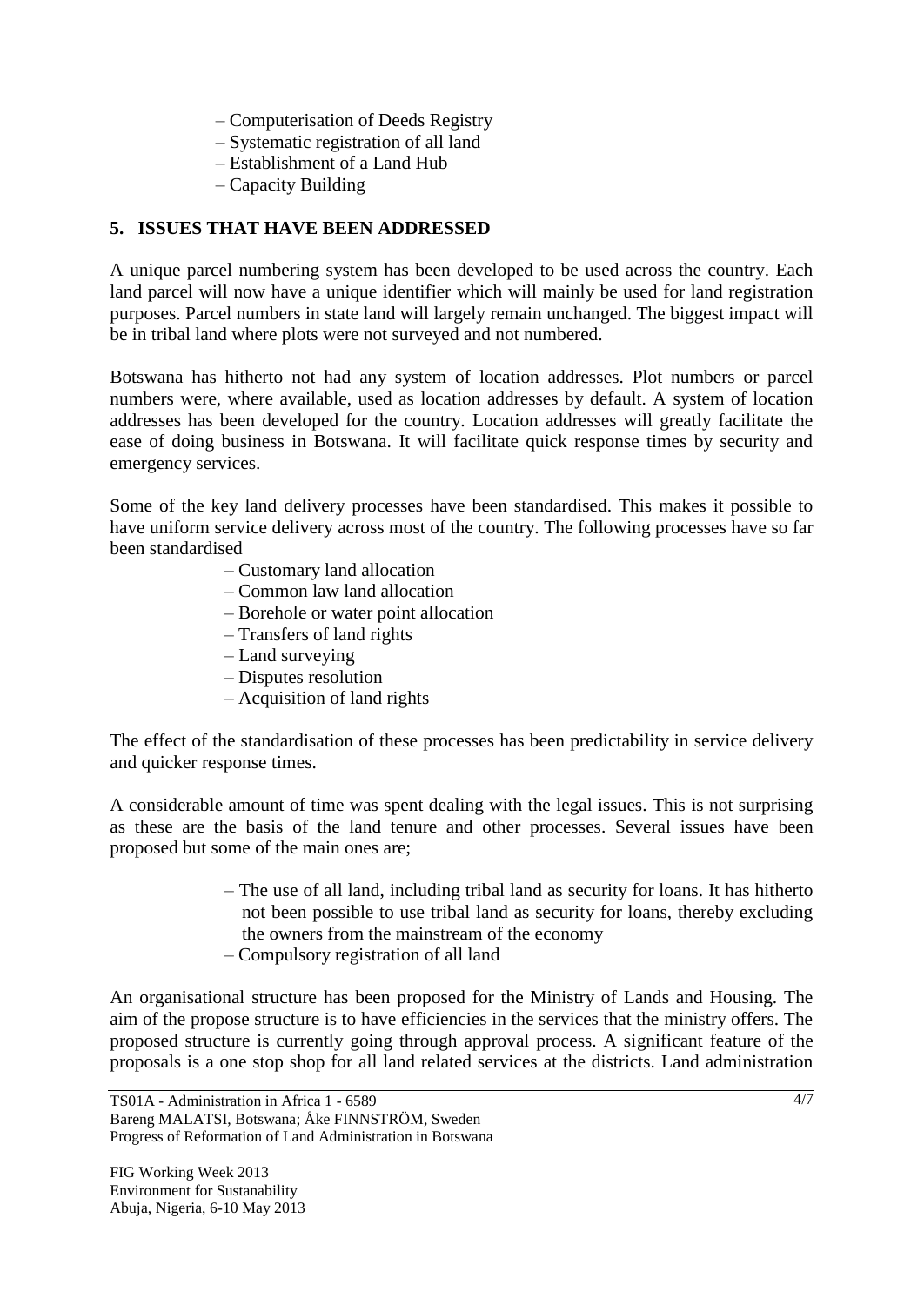structures have generally been along land tenures, with separate structures for each land tenure category.

The process of computerising the Deeds Registry is ongoing. Data capture of deeds documents is ongoing as well as preparatory work to scan all title deeds. This will lead to remote access (such as via internet) of Deeds Registry services. Scanning of old title deeds will mean that they are preserved.

Systematic land adjudication/registration on tribal land is where all plots are surveyed or mapped, ownership details recorded. Previously allocations in the tribal areas were done with no survey or any issuing of certificates or title. This part of the component is meant to address this historical anomaly. Significant progress has been made in this area with a pilot project being done in one village and the first phase of roll out commenced in 2012. It is expected that all the country will be completed in three years. At the end of this exercise there will be complete information on land ownership in the country

The establishment of a land hub is in its early stages. This will be a warehouse of all land related information in the country. It depends on the other components of the project for its success. On a related matter there has been initiatives taken to set up an effective IT organisation within the Ministry of Lands and Housing. IT plays a crucial role in modernisation of land management processes as well as making spatial land related information easily available for the users and the society.

Capacity building has been the most successful part of the project. Some long term courses in land management were established at the University of Botswana. These were done through cooperation with the University of Gävle in Sweden. There were also visits to several countries to benchmark on practices elsewhere and to avoid mistakes which others may have made in their land reform efforts. The country also hosted several countries on benchmarking visits to Botswana. The visits to Botswana were invaluable in that in the process the country also leant from the visitors during their interactions.

### **6. OTHER ISSUES AND CHALLENGES**

A project of this magnitude is not without its challenges. The challenges encountered in implementing this project include inertia and at times resistance for change. These challenges were dealt with using the normal project management techniques such as change management methodology. There were also some incidences of perceptions of people that the project was meant to repossess their land. Implementation capacity occasioned mainly by inadequate skilled personnel has also led to delays in implementation of some aspects of the project. The institutionalisation of the IT organisation is an especially big challenge.

Donor fatigue is another challenge with implementation of project activities. Botswana is regarded as a middle income country and consequently finds it increasingly difficult to attract donor funding. Sida, the Swedish donor agency, has been the only donor that has assisted the country in times of need.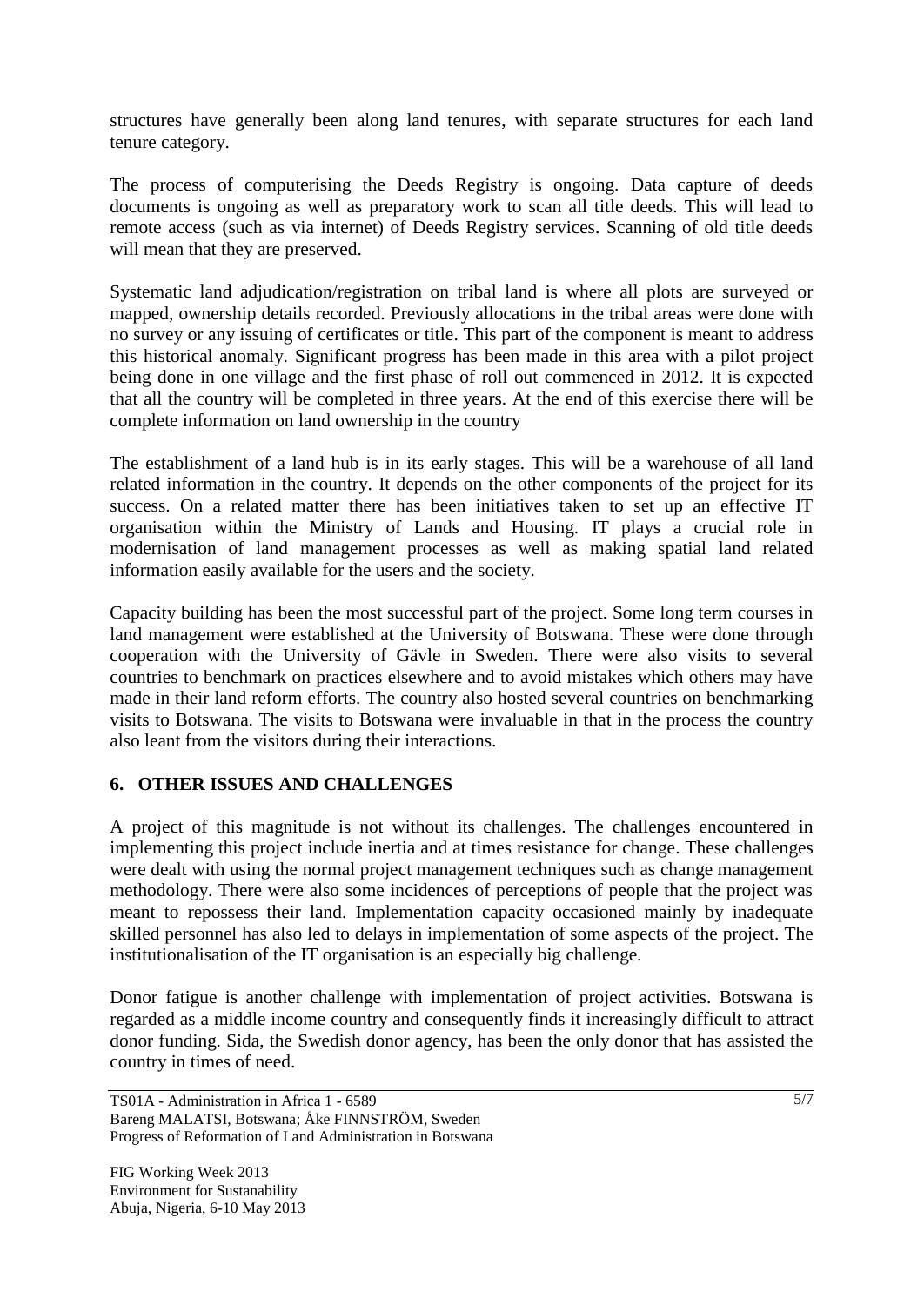There has generally been political support for the project. This has ensured that the project has proceeded relatively smoothly. It has also meant that Government has been able to prioritise the project over other equally deserving projects in a time of economic difficulty the country is facing.

#### **7. CONCLUSION**

The LAPCAS project presents a good opportunity for the country to modernise its land administration systems. The country will be able to enter the era of geospatially enable societies and be able to do more work for its citizens faster and more efficient and for less cost.

### **BIOGRAPHICAL NOTES**

Mr Bareng MALATSI has been working in the Ministry of Lands and Housing since 1986 in various capacities culminating in his present designation of Director of Surveys and Mapping and the Botswana LAPCAS project manager. He has a Bachelors degree in Land Surveying from the University of Newcastle-upon-Type and a Masters in Land Surveying from University College London. During his career he has worked for various organisations in the Ministry which work has enabled him to have a grasp of land administration issues in the country. He has presented papers in several countries during his career, and has been a member of several committees aimed at enhancing performance in the public service.

Mr Åke FINNSTRÖM has over 30 years experience in working with mapping and land administration projects in developing countries and in countries in transition from command economy to market economy mainly in Eastern and Southern Africa, Central America and the Baltic states. He was Swedesurvey's Area Manager for Africa 1993-1999, Swedesurvey's Marketing Director 2001-2005. During 2005 he joined Lantmäteriet, the Swedish mapping, cadastral and land registration authority as head of its overseas activities and responsible for the framework agreement between Lantmäteriet and Sida, the Swedish International Development Cooperation Agency, in which Sida can utilise the recourses of Lantmäteriet in the Swedish development cooperation. Mr. Finnström joined the LAPCAS project (Improvement of Land Administration Procedures, Capacity and Systems in Botswana) as project manager/team leader when the project started in February 2009 and has since then been resident in Botswana

#### **CONTACT**

Mr Bareng MALATSI **Director** Department of Surveys and Mapping Private Bag 037 Gaborone

TS01A - Administration in Africa 1 - 6589 Bareng MALATSI, Botswana; Åke FINNSTRÖM, Sweden Progress of Reformation of Land Administration in Botswana

FIG Working Week 2013 Environment for Sustanability Abuja, Nigeria, 6-10 May 2013